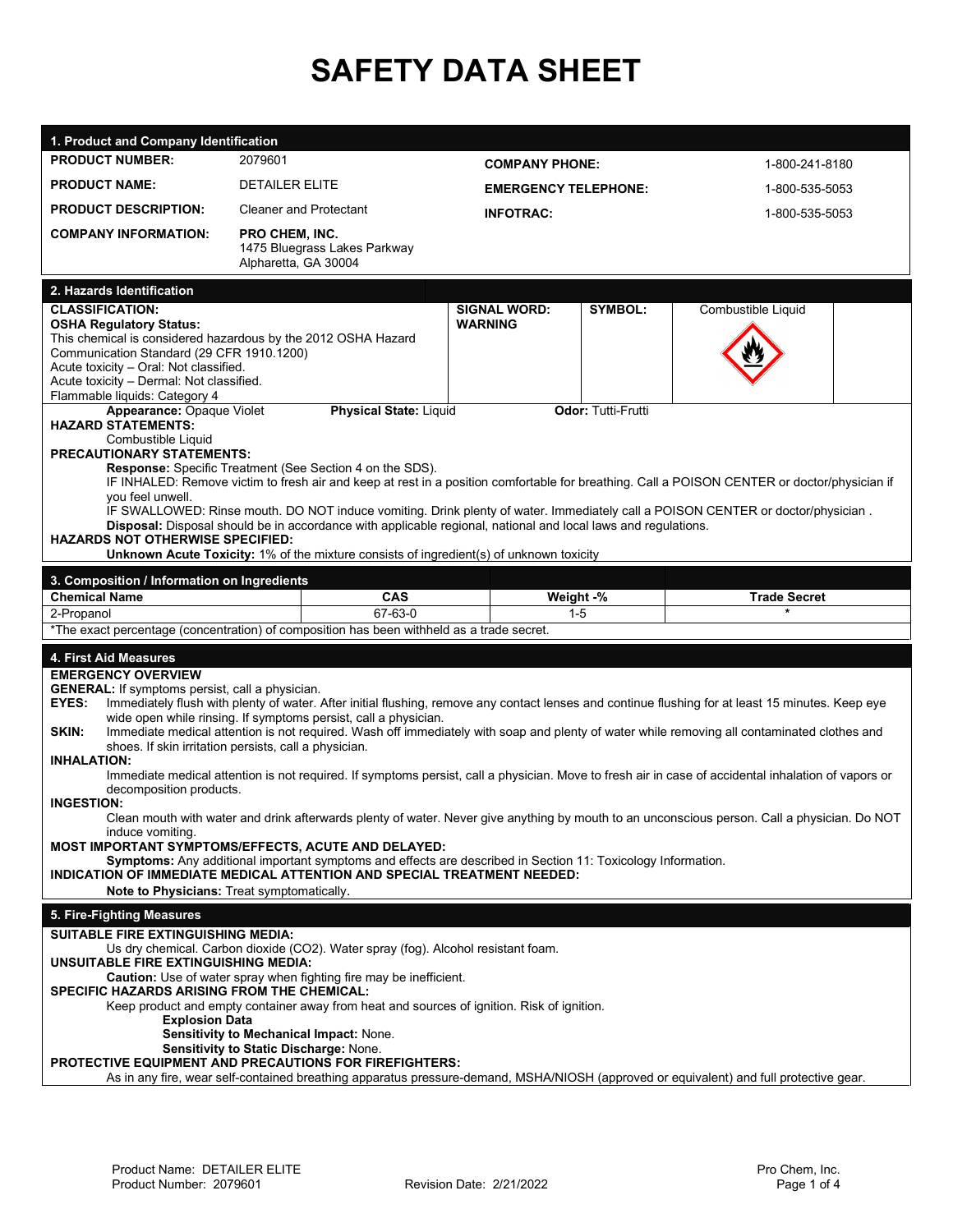| 6. Accidental Release Measures                                                                                                                                                                                                                                               |                                                                                                                                                                                                                    |                                                       |                                                                                                                                 |                                                                                                                                                    |  |  |  |
|------------------------------------------------------------------------------------------------------------------------------------------------------------------------------------------------------------------------------------------------------------------------------|--------------------------------------------------------------------------------------------------------------------------------------------------------------------------------------------------------------------|-------------------------------------------------------|---------------------------------------------------------------------------------------------------------------------------------|----------------------------------------------------------------------------------------------------------------------------------------------------|--|--|--|
| PERSONAL PRECAUTIONS, PROTECTIVE EQUIPMENT AND EMERGENCY PROCEDURES:                                                                                                                                                                                                         |                                                                                                                                                                                                                    |                                                       |                                                                                                                                 |                                                                                                                                                    |  |  |  |
| Personal Precautions: Use personal protective equipment as required. Remove all sources of ignition. Evacuate personnel to safe areas. Keep<br>people away from and upwind of spill/leak. Pay attention to flashback. Take precautionary measures against static discharges. |                                                                                                                                                                                                                    |                                                       |                                                                                                                                 |                                                                                                                                                    |  |  |  |
| <b>ENVIRONMENTAL PRECAUTIONS:</b><br>Environmental Precautions: Do not allow into any storm sewer drains, lakes, streams, ponds, estuaries, oceans or other surface water bodies.                                                                                            |                                                                                                                                                                                                                    |                                                       |                                                                                                                                 |                                                                                                                                                    |  |  |  |
| Should not be released into the environment. Dispose of according to all local city, state and federal rules and regulations.                                                                                                                                                |                                                                                                                                                                                                                    |                                                       |                                                                                                                                 |                                                                                                                                                    |  |  |  |
|                                                                                                                                                                                                                                                                              | <b>METHODS AND MATERIAL FOR CONTAINMENT AND CLEANING UP:</b>                                                                                                                                                       |                                                       |                                                                                                                                 |                                                                                                                                                    |  |  |  |
|                                                                                                                                                                                                                                                                              | Methods for Containment: Prevent further leakage or spillage if safe to do so.<br>Methods for Cleaning Up Soak up with inert absorbent material. Dam up. Pick up and transfer to properly labeled containers. Take |                                                       |                                                                                                                                 |                                                                                                                                                    |  |  |  |
| precautionary measures against static discharges.                                                                                                                                                                                                                            |                                                                                                                                                                                                                    |                                                       |                                                                                                                                 |                                                                                                                                                    |  |  |  |
| 7. Handling and Storage                                                                                                                                                                                                                                                      |                                                                                                                                                                                                                    |                                                       |                                                                                                                                 |                                                                                                                                                    |  |  |  |
| <b>PRECAUTIONS FOR SAFE HANDLING:</b>                                                                                                                                                                                                                                        |                                                                                                                                                                                                                    |                                                       |                                                                                                                                 |                                                                                                                                                    |  |  |  |
|                                                                                                                                                                                                                                                                              |                                                                                                                                                                                                                    |                                                       |                                                                                                                                 | Advice on Safe Handling: Use with local exhaust ventilation. All equipment used when handling the product must be grounded. Keep away              |  |  |  |
|                                                                                                                                                                                                                                                                              |                                                                                                                                                                                                                    |                                                       | from heat/sparks/open flames/hot surfaces. No smoking. Use personal protective equipment as required. Do not breathe            | dust/fume/gas/mist/vapors/spray. Take necessary action to avoid static electricity discharge (which might cause ignition of organic vapors).       |  |  |  |
| <b>CONDITIONS FOR SAFE STORAGE, INCLUDING ANY INCOMPATIBILITIES:</b>                                                                                                                                                                                                         |                                                                                                                                                                                                                    |                                                       |                                                                                                                                 |                                                                                                                                                    |  |  |  |
|                                                                                                                                                                                                                                                                              |                                                                                                                                                                                                                    |                                                       | Keep containers tightly closed in a cool, well-ventilated place. Keep away from heat. Keep in properly labeled containers.      | Storage Conditions: Keep away from heat, sparks, flame and other sources of ignition (i.e., pilot lights, electric motors and static electricity). |  |  |  |
| Incompatible Materials: None known based on information supplied.                                                                                                                                                                                                            |                                                                                                                                                                                                                    |                                                       |                                                                                                                                 |                                                                                                                                                    |  |  |  |
| 8. Exposure Controls / Personal Protection                                                                                                                                                                                                                                   |                                                                                                                                                                                                                    |                                                       |                                                                                                                                 |                                                                                                                                                    |  |  |  |
| <b>CONTROL PARAMETERS</b>                                                                                                                                                                                                                                                    |                                                                                                                                                                                                                    |                                                       |                                                                                                                                 |                                                                                                                                                    |  |  |  |
| <b>Exposure Guidelines:</b>                                                                                                                                                                                                                                                  |                                                                                                                                                                                                                    |                                                       |                                                                                                                                 |                                                                                                                                                    |  |  |  |
| <b>Chemical Identity</b>                                                                                                                                                                                                                                                     | <b>ACGIHTLV</b>                                                                                                                                                                                                    | <b>OSHA PEL</b>                                       |                                                                                                                                 | <b>NIOSH IDLH</b>                                                                                                                                  |  |  |  |
| 2-Propanol<br>67-63-0                                                                                                                                                                                                                                                        | STEL: 400 ppm<br>TWA: 200 ppm                                                                                                                                                                                      | <b>TWA: 400 ppm</b><br>TWA: 980 mg/m <sub>3</sub>     |                                                                                                                                 | IDLH: 2000 ppm<br>TWA: 400 ppm                                                                                                                     |  |  |  |
|                                                                                                                                                                                                                                                                              |                                                                                                                                                                                                                    | (vacated) TWA: 400 ppm                                |                                                                                                                                 | TWA: 980 mg/m <sub>3</sub>                                                                                                                         |  |  |  |
|                                                                                                                                                                                                                                                                              |                                                                                                                                                                                                                    | (vacated) TWA: 980 mg/m <sub>3</sub>                  |                                                                                                                                 | STEL: 500 ppm                                                                                                                                      |  |  |  |
|                                                                                                                                                                                                                                                                              |                                                                                                                                                                                                                    | (vacated) STEL: 500 ppm<br>(vacated) STEL: 1225 mg/m3 |                                                                                                                                 | STEL: 1225 mg/m <sub>3</sub>                                                                                                                       |  |  |  |
| NIOSH IDLH Immediately Dangerous to Life or Health                                                                                                                                                                                                                           |                                                                                                                                                                                                                    |                                                       |                                                                                                                                 |                                                                                                                                                    |  |  |  |
|                                                                                                                                                                                                                                                                              |                                                                                                                                                                                                                    |                                                       | Other Information: Vacated limits revoked by the Court of Appeals decision in AFL-CIO v. OSHA, 965 F.2d 962 (11th Cir., 1992).  |                                                                                                                                                    |  |  |  |
| <b>APPROPRIATE ENGINEERING CONTROLS:</b><br><b>Engineering Controls:</b> Showers, Eyewash stations & Ventilation systems.                                                                                                                                                    |                                                                                                                                                                                                                    |                                                       |                                                                                                                                 |                                                                                                                                                    |  |  |  |
| PERSONAL PROTECTIVE EQUIPMENT:                                                                                                                                                                                                                                               |                                                                                                                                                                                                                    |                                                       |                                                                                                                                 |                                                                                                                                                    |  |  |  |
|                                                                                                                                                                                                                                                                              |                                                                                                                                                                                                                    |                                                       |                                                                                                                                 |                                                                                                                                                    |  |  |  |
|                                                                                                                                                                                                                                                                              |                                                                                                                                                                                                                    |                                                       |                                                                                                                                 |                                                                                                                                                    |  |  |  |
|                                                                                                                                                                                                                                                                              |                                                                                                                                                                                                                    |                                                       |                                                                                                                                 |                                                                                                                                                    |  |  |  |
| Eye/Face Protection: Wear safety glasses with side shields (or goggles).                                                                                                                                                                                                     |                                                                                                                                                                                                                    |                                                       |                                                                                                                                 |                                                                                                                                                    |  |  |  |
| <b>Skin/Body Protection:</b> Wear chemical resistant gloves.                                                                                                                                                                                                                 |                                                                                                                                                                                                                    |                                                       |                                                                                                                                 | Respiratory Protection: If exposure limits are exceeded or irritation is experienced, NIOSH/MSHA approved respiratory protection should be         |  |  |  |
|                                                                                                                                                                                                                                                                              |                                                                                                                                                                                                                    |                                                       |                                                                                                                                 | worn. Positive-pressure supplied air respirators may be required for high airborne contaminant concentrations. Respiratory protection must be      |  |  |  |
| provided in accordance with current local regulations.                                                                                                                                                                                                                       |                                                                                                                                                                                                                    |                                                       | General Hygiene Considerations: When using do not eat, drink or smoke. Regular cleaning of equipment, work area and clothing is |                                                                                                                                                    |  |  |  |
| recommended.                                                                                                                                                                                                                                                                 |                                                                                                                                                                                                                    |                                                       |                                                                                                                                 |                                                                                                                                                    |  |  |  |
| 9. Physical & Chemical Properties                                                                                                                                                                                                                                            |                                                                                                                                                                                                                    |                                                       |                                                                                                                                 |                                                                                                                                                    |  |  |  |
| Appearance:                                                                                                                                                                                                                                                                  | Opaque Violet                                                                                                                                                                                                      |                                                       | Flammability(solid/gas):                                                                                                        | No data available                                                                                                                                  |  |  |  |
| <b>Physical State:</b>                                                                                                                                                                                                                                                       | Liquid                                                                                                                                                                                                             |                                                       | <b>Flammability Limits in Air</b>                                                                                               |                                                                                                                                                    |  |  |  |
| Color:                                                                                                                                                                                                                                                                       | Violet                                                                                                                                                                                                             |                                                       | Flammability Limit-lower (%):                                                                                                   | No information available                                                                                                                           |  |  |  |
| Odor:                                                                                                                                                                                                                                                                        | Fruity                                                                                                                                                                                                             |                                                       | Flammability Limit-upper (%):                                                                                                   | No information available                                                                                                                           |  |  |  |
| <b>Odor Threshold:</b>                                                                                                                                                                                                                                                       |                                                                                                                                                                                                                    | No information available                              | <b>Vapor Density:</b>                                                                                                           | No information available                                                                                                                           |  |  |  |
| pH:<br><b>Melting/Freezing Point:</b>                                                                                                                                                                                                                                        | $7.0 - 8.0$                                                                                                                                                                                                        | No information available                              | Vapor Pressure:<br>Solubility (water):                                                                                          | No information available<br>Complete                                                                                                               |  |  |  |
| <b>Boiling Point/Range:</b>                                                                                                                                                                                                                                                  | $< 212°$ F                                                                                                                                                                                                         |                                                       | <b>Auto-Ignition Temp:</b>                                                                                                      | No information available                                                                                                                           |  |  |  |
| Viscosity:                                                                                                                                                                                                                                                                   | > 25 cP @ 25°C                                                                                                                                                                                                     |                                                       | <b>Decomposition Temp:</b>                                                                                                      | No information available                                                                                                                           |  |  |  |
| <b>Flash Point:</b>                                                                                                                                                                                                                                                          | 72°C 161°F                                                                                                                                                                                                         |                                                       | Partition Coeff(n-octanol/water):                                                                                               | No information available                                                                                                                           |  |  |  |
| <b>Specific Gravity:</b>                                                                                                                                                                                                                                                     | 0.992                                                                                                                                                                                                              |                                                       | <b>Density Lbs/Gal:</b>                                                                                                         | 8.26                                                                                                                                               |  |  |  |
| <b>Evaporation Rate:</b>                                                                                                                                                                                                                                                     |                                                                                                                                                                                                                    | No information available                              | VOC Content (%):                                                                                                                | 3                                                                                                                                                  |  |  |  |
| 10. Stability & Reactivity Information                                                                                                                                                                                                                                       |                                                                                                                                                                                                                    |                                                       |                                                                                                                                 |                                                                                                                                                    |  |  |  |
| <b>REACTIVITY:</b>                                                                                                                                                                                                                                                           |                                                                                                                                                                                                                    |                                                       |                                                                                                                                 |                                                                                                                                                    |  |  |  |
| No data available.                                                                                                                                                                                                                                                           |                                                                                                                                                                                                                    |                                                       |                                                                                                                                 |                                                                                                                                                    |  |  |  |
| <b>CHEMICAL STABILITY:</b><br>Stable under recommended storage conditions.                                                                                                                                                                                                   |                                                                                                                                                                                                                    |                                                       |                                                                                                                                 |                                                                                                                                                    |  |  |  |
| <b>POSSIBILITY OF HAZARDOUS REACTIONS:</b>                                                                                                                                                                                                                                   |                                                                                                                                                                                                                    |                                                       |                                                                                                                                 |                                                                                                                                                    |  |  |  |
| None under normal processing.                                                                                                                                                                                                                                                |                                                                                                                                                                                                                    |                                                       |                                                                                                                                 |                                                                                                                                                    |  |  |  |
| <b>CONDITIONS TO AVOID:</b><br>Heat, flames and sparks.                                                                                                                                                                                                                      |                                                                                                                                                                                                                    |                                                       |                                                                                                                                 |                                                                                                                                                    |  |  |  |
|                                                                                                                                                                                                                                                                              |                                                                                                                                                                                                                    |                                                       |                                                                                                                                 |                                                                                                                                                    |  |  |  |
|                                                                                                                                                                                                                                                                              |                                                                                                                                                                                                                    |                                                       |                                                                                                                                 |                                                                                                                                                    |  |  |  |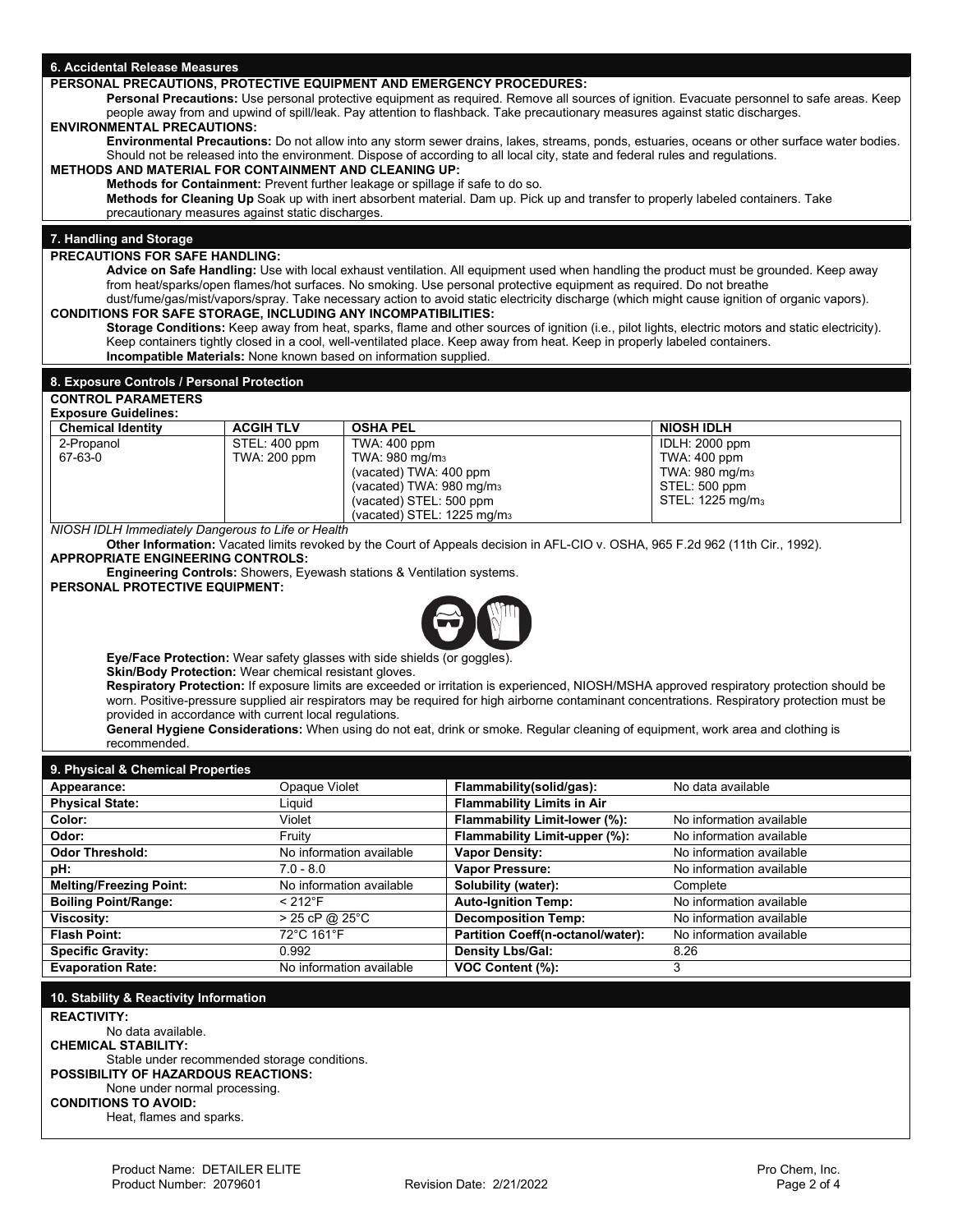| <b>INCOMPATIBLE MATERIALS:</b><br>None known based on information supplied.<br><b>HAZARDOUS DECOMPOSITION PRODUCTS:</b><br>None known based on information supplied.                                           |                                                                                                                                                                                                                       |                        |                                                                                                                                   |                              |      |                                       |
|----------------------------------------------------------------------------------------------------------------------------------------------------------------------------------------------------------------|-----------------------------------------------------------------------------------------------------------------------------------------------------------------------------------------------------------------------|------------------------|-----------------------------------------------------------------------------------------------------------------------------------|------------------------------|------|---------------------------------------|
|                                                                                                                                                                                                                |                                                                                                                                                                                                                       |                        |                                                                                                                                   |                              |      |                                       |
|                                                                                                                                                                                                                |                                                                                                                                                                                                                       |                        |                                                                                                                                   |                              |      |                                       |
|                                                                                                                                                                                                                |                                                                                                                                                                                                                       |                        |                                                                                                                                   |                              |      |                                       |
| 11. Toxicological Information                                                                                                                                                                                  |                                                                                                                                                                                                                       |                        |                                                                                                                                   |                              |      |                                       |
| <b>INFORMATION ON LIKELY ROUTES OF EXPOSURE:</b>                                                                                                                                                               | Inhalation: Avoid breathing vapors or mists. Breathing of vapors may cause dizziness and shortness of breath.                                                                                                         |                        |                                                                                                                                   |                              |      |                                       |
|                                                                                                                                                                                                                | Skin Contact: Avoid contact with skin. Prolonged or repeated contact may dry skin and cause irritation.                                                                                                               |                        |                                                                                                                                   |                              |      |                                       |
|                                                                                                                                                                                                                | Eye Contact: Avoid contact with eyes. Contact with eyes may cause irritation or burns.                                                                                                                                |                        |                                                                                                                                   |                              |      |                                       |
| <b>Chemical Name</b>                                                                                                                                                                                           | Ingestion: Do not taste or swallow. May cause gastro intestinal irritation.<br>Oral LD50                                                                                                                              |                        | Dermal LD50                                                                                                                       |                              |      | <b>Inhalation LC50</b>                |
| 2-Propanol (67-63-0)                                                                                                                                                                                           | $= 1870$ mg/kg (Rat)                                                                                                                                                                                                  |                        | $= 4059$ mg/kg (Rabbit)                                                                                                           |                              |      | $= 72600$ mg/m <sub>3</sub> (Rat) 4 h |
| <b>INFORMATION ON TOXICOLOGICAL EFFECTS:</b><br>Symptoms: No information available.                                                                                                                            |                                                                                                                                                                                                                       |                        |                                                                                                                                   |                              |      |                                       |
| DELAYED AND IMMEDIATE EFFECTS AS WELL AS CHRONIC EFFECTS FROM SHORT AND LONG-TERM EXPOSURE<br><b>SENSITIZATION:</b>                                                                                            |                                                                                                                                                                                                                       |                        |                                                                                                                                   |                              |      |                                       |
| No information available.                                                                                                                                                                                      |                                                                                                                                                                                                                       |                        |                                                                                                                                   |                              |      |                                       |
| <b>GERM CELL MUTAGENICITY:</b><br>No information available.                                                                                                                                                    |                                                                                                                                                                                                                       |                        |                                                                                                                                   |                              |      |                                       |
| <b>CARCINOGENICITY:</b>                                                                                                                                                                                        |                                                                                                                                                                                                                       |                        |                                                                                                                                   |                              |      |                                       |
|                                                                                                                                                                                                                | The table below indicates whether each agency has listed any ingredient as a carcinogen.                                                                                                                              |                        |                                                                                                                                   |                              |      |                                       |
| <b>Chemical Name</b><br>2-Propanol (67-63-0)                                                                                                                                                                   | <b>ACGIH</b>                                                                                                                                                                                                          | <b>IARC</b><br>Group 3 |                                                                                                                                   | <b>NTP</b><br>$\blacksquare$ |      | <b>OSHA</b><br>X                      |
|                                                                                                                                                                                                                |                                                                                                                                                                                                                       |                        |                                                                                                                                   |                              |      |                                       |
| IARC (International Agency for Research on Cancer):<br>Group 3 -Not classifiable as a human carcinogen<br>OSHA (Occupational Safety and Health Administration of the US Department of Labor):<br>$X$ - Present | Reproductive Toxicity: No information available.<br>STOT - single exposure: No information available.<br>STOT - repeated exposure: No information available.<br>Target Organ Effects: EYES, Respiratory system, Skin. |                        |                                                                                                                                   |                              |      |                                       |
| NUMERICAL MEASURES OF TOXICITY - PRODUCT INFORMATION<br>The following values are calculated based on chapter 3.1 of the GHS document.<br><b>ATEmix (oral) 62,333.00</b>                                        | <b>Aspiration Hazard: No Information available.</b><br><b>Unknown Acute Toxicity: 1% of the mixture consists of ingredient(s) of unknown toxicity</b><br>ATEmix (inhalation-dust/mist) 2,420.00                       |                        |                                                                                                                                   |                              |      |                                       |
|                                                                                                                                                                                                                |                                                                                                                                                                                                                       |                        |                                                                                                                                   |                              |      |                                       |
| 12. Ecological Information<br><b>ECOTOXICITY:</b>                                                                                                                                                              |                                                                                                                                                                                                                       |                        |                                                                                                                                   |                              |      |                                       |
|                                                                                                                                                                                                                | 1% of the mixture consists of components(s) of unknown hazards to the aquatic environment.                                                                                                                            |                        |                                                                                                                                   |                              |      |                                       |
| <b>Chemical Name</b>                                                                                                                                                                                           | Algae/aquatic plants                                                                                                                                                                                                  |                        |                                                                                                                                   | Fish                         |      | Crustacea                             |
| 2-Propanol<br>67-63-0                                                                                                                                                                                          | 1000: 96 h Desmodesmus<br>subspicatus mg/L EC50 1000: 72 h<br>Desmodesmus subspicatus mg/L<br>EC50                                                                                                                    |                        | 9640: 96 h Pimephales promelas<br>mg/L LC50 flow-through 1400000:<br>96 h Lepomis macrochirus µg/L<br>LC50 11130: 96 h Pimephales |                              | EC50 | 13299: 48 h Daphnia magna mg/L        |
| Sodium Lauryl Sulfate                                                                                                                                                                                          | 42: 96 h Desmodesmus subspicatus                                                                                                                                                                                      |                        | promelas mg/L LC50 static<br>8 - 12.5: 96 h Pimephales promelas                                                                   |                              |      | 1.8: 48 h Daphnia magna mg/L          |

mg/L LC50 flow-through 22.1 - 22.8: 96 h Pimephales promelas mg/L LC50 static 5.8 - 7.5: 96 h Pimephales promelas mg/L LC50